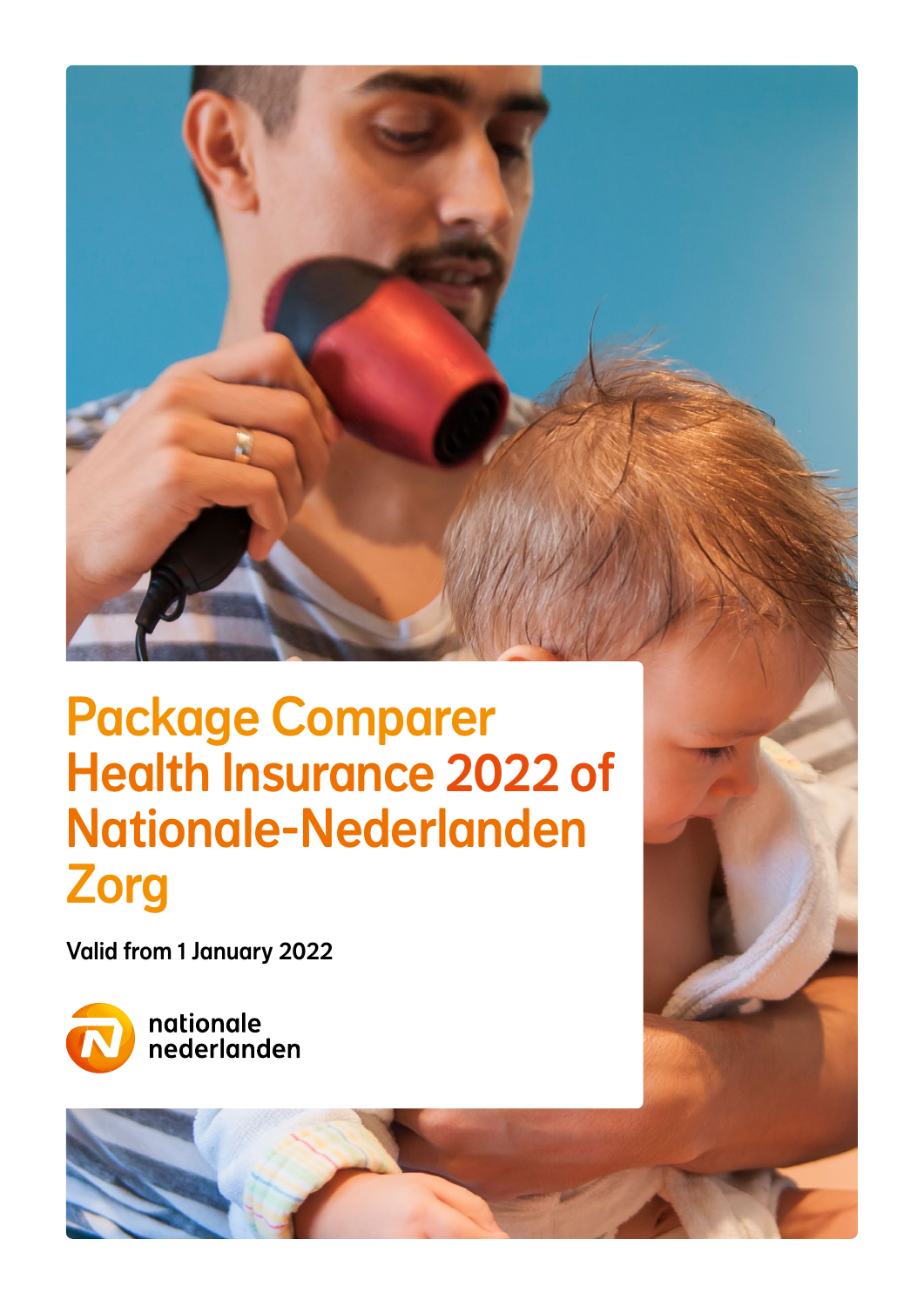# Overview of the reimbursements in 2022

This package comparer provides an overview of the reimbursements for basic insurance and supplementary insurance for 2022. It is an easy way to compare the different types of insurance. Only the insurance policies that can be taken out in 2022 are included.

#### Basic insurance

The government determines the reimbursements under the basic insurance plan. Nationale-Nederlanden has made agreements on rates with most healthcare providers. Nationale-Nederlanden reimburses in full the bill you receive from these healthcare providers. Do you go to a healthcare provider with whom Nationale-Nederlanden does not have an agreement, we will also reimburse the bill in full, unless it concerns the costs of Physiotherapy, Mental Health Care (GGZ) or District Nursing (Wijkverpleging) from non-contracted care providers. Then we reimburse a maximum of 75%. Very occasionally, however, we receive a bill from a healthcare provider that is unreasonably high. We are prohibited by law from reimbursing such a bill. Fortunately, this almost never happens. When you see '100%' in the package comparer, it means that this type of healthcare is insured. In the columns headed 'excess' and 'personal contribution' you will see whether the insured care will be set off against any amount outstanding on your excess or whether you have to pay a personal contribution on top of you excess. Your excess is € 385 in 2022. Only insured persons aged 18 and older pay the excess. The government fixes the amount of the compulsory excess and the personal contribution, which are independent of one another.

#### Supplementary and dental insurance policies

If you would like more extensive coverage for certain elements of healthcare, you can opt for a supplementary insurance policy, with or without dental care. All amounts in the supplementary insurance policies are maximum amounts that apply per insured person per calendar year, unless otherwise stated. In every case, the healthcare provider/institution must be recognised by Nationale-Nederlanden.

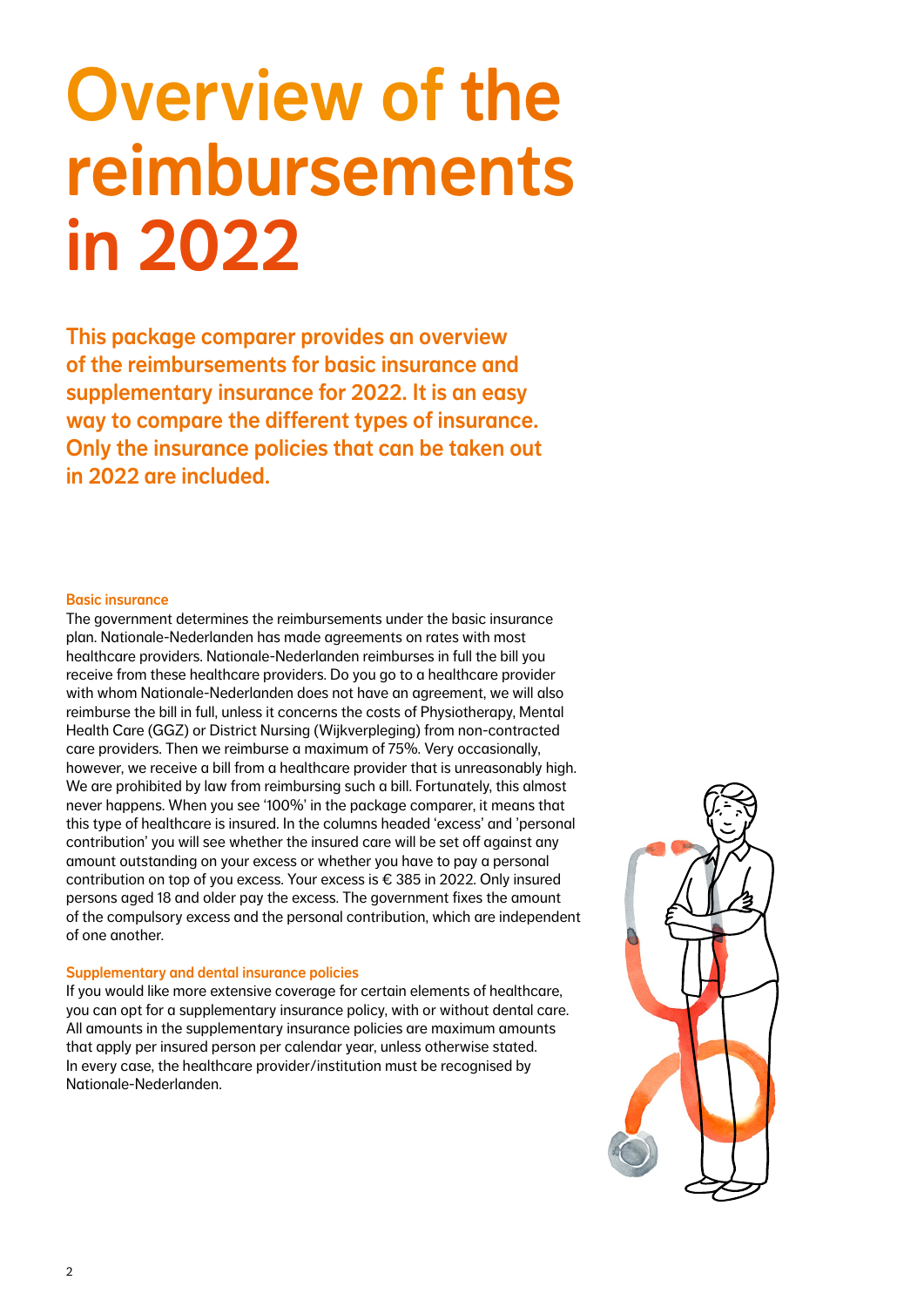|                                                                                                     | <b>Basic insurance</b>        |                                              |              | individual or group | <b>Supplementary insurance,</b> |                   |                            |                        |                        |
|-----------------------------------------------------------------------------------------------------|-------------------------------|----------------------------------------------|--------------|---------------------|---------------------------------|-------------------|----------------------------|------------------------|------------------------|
|                                                                                                     | <b>NN Health</b><br>insurance | <b>Excess or</b><br>personal<br>contribution | <b>Start</b> | Extra               | Compleet                        | Jij &<br>Gemak    | Jij &<br>Jonge<br>kinderen | Jij &<br><b>Pubers</b> | Jij &<br><b>Vitaal</b> |
| <b>Alternative healing</b><br>and remedies                                                          |                               |                                              |              |                     |                                 |                   |                            |                        |                        |
| Total reimbursement<br>alternative healing and<br>remedies                                          |                               |                                              |              | € 250,-             | € 500,-                         | € 250,-           | € 350,-                    | € 250,-                | € 350,-                |
| Alternative healing                                                                                 |                               |                                              |              | € 50,-<br>per day   | € 50,-<br>per day               | € 25,-<br>per day | € 50,-<br>per day          | € 50,-<br>per day      | € 50,-<br>per day      |
| Alternative remedies<br>(registered as homeopathic<br>or anthroposophic<br>medication)              |                               |                                              |              | 100%                | 100%                            | 100%              | 100%                       | 100%                   | 100%                   |
| <b>Delivery and</b><br>maternity care                                                               |                               |                                              |              |                     |                                 |                   |                            |                        |                        |
| <b>Delivery</b>                                                                                     |                               |                                              |              |                     |                                 |                   |                            |                        |                        |
| Hospital delivery on medical<br>grounds                                                             | 100%                          |                                              |              |                     |                                 |                   |                            |                        |                        |
| Hospital or maternity centre<br>delivery without medical<br>grounds                                 | 100%                          | Personal<br>contribution                     |              |                     |                                 |                   |                            |                        |                        |
| Use of delivery room                                                                                | 100%                          |                                              |              |                     |                                 |                   |                            |                        |                        |
| Obstetric care by a midwife,<br>general practitioner or<br>specialist                               | 100%                          |                                              |              |                     |                                 |                   |                            |                        |                        |
| Statutory personal<br>contribution for hospital<br>delivery                                         |                               |                                              | € 100,-      | € 150,-             | € 175,-                         |                   |                            |                        |                        |
| <b>Maternity care</b>                                                                               |                               |                                              |              |                     |                                 |                   |                            |                        |                        |
| Maternity care in maternity<br>centre or hospital without<br>medical grounds                        | 100%                          | Personal<br>contribution                     |              |                     |                                 |                   |                            |                        |                        |
| Maternity care at home.<br>You must apply no later than<br>the end of the 4th month of<br>pregnancy | maximum<br>of 10 days         | Personal<br>contribution                     |              |                     |                                 |                   |                            |                        |                        |
| Maternity package                                                                                   | service                       |                                              |              |                     |                                 |                   |                            |                        |                        |
| Personal contribution<br>maternity care                                                             |                               |                                              | € 100,-      | € 150,-             | € 175,-                         |                   |                            |                        |                        |
| Incubator after-care                                                                                |                               |                                              | 15<br>hours  | 15<br>hours         | 15<br>hours                     |                   |                            |                        |                        |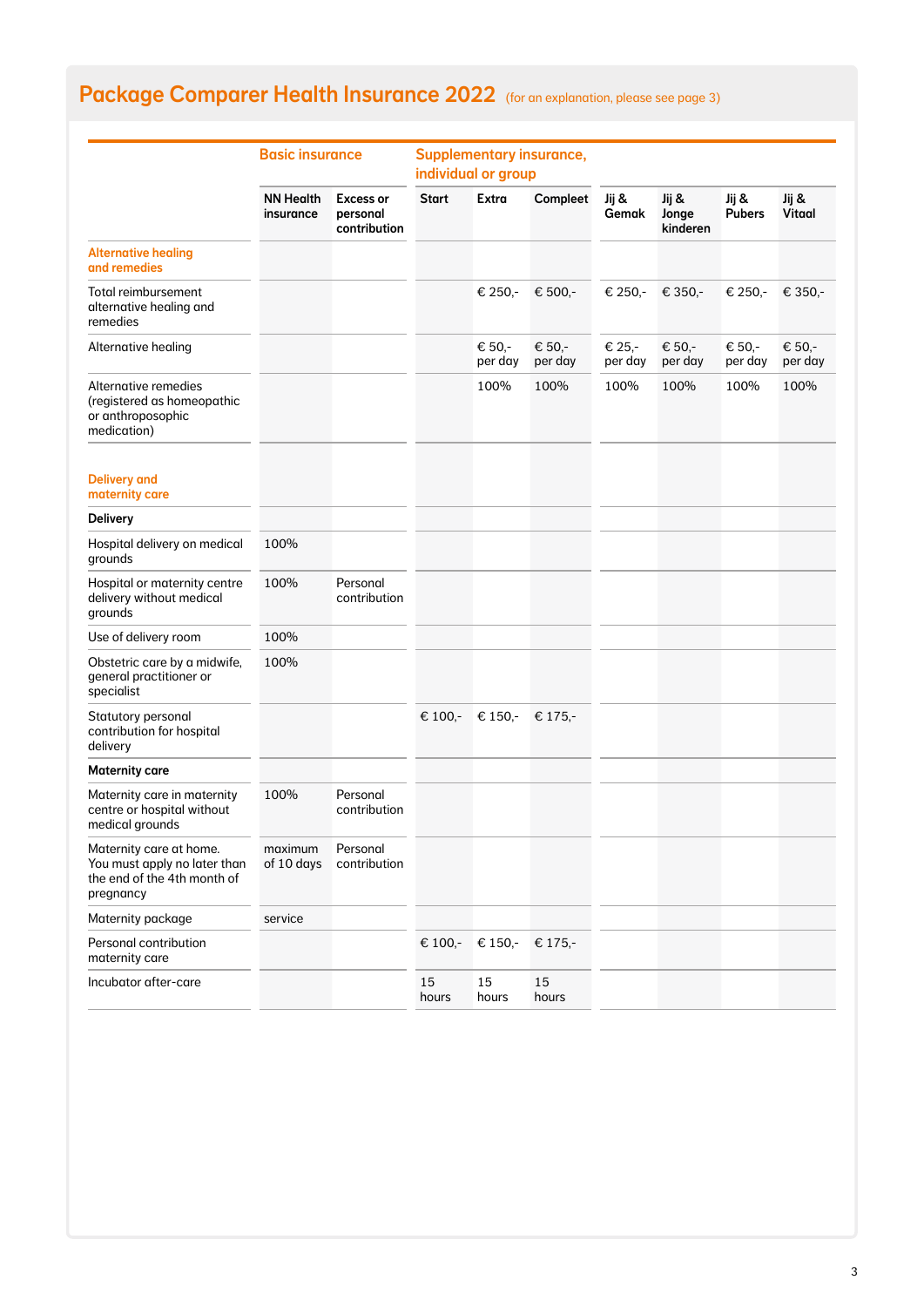|                                                                                                                                    | <b>Basic insurance</b>        |                                              |               | individual or group | <b>Supplementary insurance,</b> |                             |                            |                        |                             |
|------------------------------------------------------------------------------------------------------------------------------------|-------------------------------|----------------------------------------------|---------------|---------------------|---------------------------------|-----------------------------|----------------------------|------------------------|-----------------------------|
|                                                                                                                                    | <b>NN Health</b><br>insurance | <b>Excess or</b><br>personal<br>contribution | <b>Start</b>  | <b>Extra</b>        | Compleet                        | Jij &<br><b>Gemak</b>       | Jij &<br>Jonge<br>kinderen | Jij &<br><b>Pubers</b> | Jij &<br><b>Vitaal</b>      |
| <b>Maternity care (continued)</b>                                                                                                  |                               |                                              |               |                     |                                 |                             |                            |                        |                             |
| <b>Breastfeeding advice</b>                                                                                                        |                               |                                              | € 200,-       | € 200,-             | € 200,-                         |                             |                            |                        |                             |
| Maternity care after<br>hospitalisation                                                                                            |                               |                                              | 15<br>hours   | 15<br>hours         | 15<br>hours                     |                             |                            |                        |                             |
| Additional maternity care<br>(only on medical grounds).<br>Prior consent required                                                  |                               |                                              | 5x<br>3 hours | 5x<br>3 hours       | 5x<br>3 hours                   |                             |                            |                        |                             |
| Maternity care for adopted<br>child younger than 6 months.<br>Prior consent required                                               |                               |                                              | 3x<br>3 hours | 3x<br>3 hours       | 3x<br>3 hours                   |                             |                            |                        |                             |
| <b>Fertility treatments</b>                                                                                                        |                               |                                              |               |                     |                                 |                             |                            |                        |                             |
| IVF/ICSI and the associated<br>hormonal preparations at<br>a government-approved<br>institution (for women up<br>to the age of 43) | attempts<br>1, 2 and 3        | <b>Excess</b>                                |               |                     |                                 |                             |                            |                        |                             |
| Other fertility treatments                                                                                                         | 100%                          | <b>Excess</b>                                |               |                     |                                 |                             |                            |                        |                             |
| <b>Prenatal screening</b>                                                                                                          |                               |                                              |               |                     |                                 |                             |                            |                        |                             |
| On medical grounds: NIPT                                                                                                           | 100%                          | Possible                                     |               |                     |                                 |                             |                            |                        |                             |
| Without madical grounds:<br><b>Combination test</b>                                                                                |                               |                                              | 100%          | 100%                | 100%                            |                             |                            |                        |                             |
| Other                                                                                                                              |                               |                                              |               |                     |                                 |                             |                            |                        |                             |
| Monitoring equipment<br>to prevent cot death.<br>Prior consent required                                                            |                               |                                              | 100%          | 100%                | 100%                            |                             |                            |                        |                             |
| Childbirth course<br>(per pregnancy)                                                                                               |                               |                                              | € 200,-       | € 200,-             | € 200,-                         |                             |                            |                        |                             |
| <b>BirthTENS</b> (pain<br>management).<br>Prior consent required                                                                   |                               |                                              | 100%          | 100%                | 100%                            |                             |                            |                        |                             |
| Glasses/<br>contact lenses/<br>eye laser treatment                                                                                 |                               |                                              |               |                     |                                 |                             |                            |                        |                             |
| Glasses/contact lenses/<br>eve laser treatment                                                                                     |                               |                                              |               |                     | € 100,-<br>every<br>2 years     | € 100,-<br>every<br>2 years |                            |                        | € 150,-<br>every<br>3 years |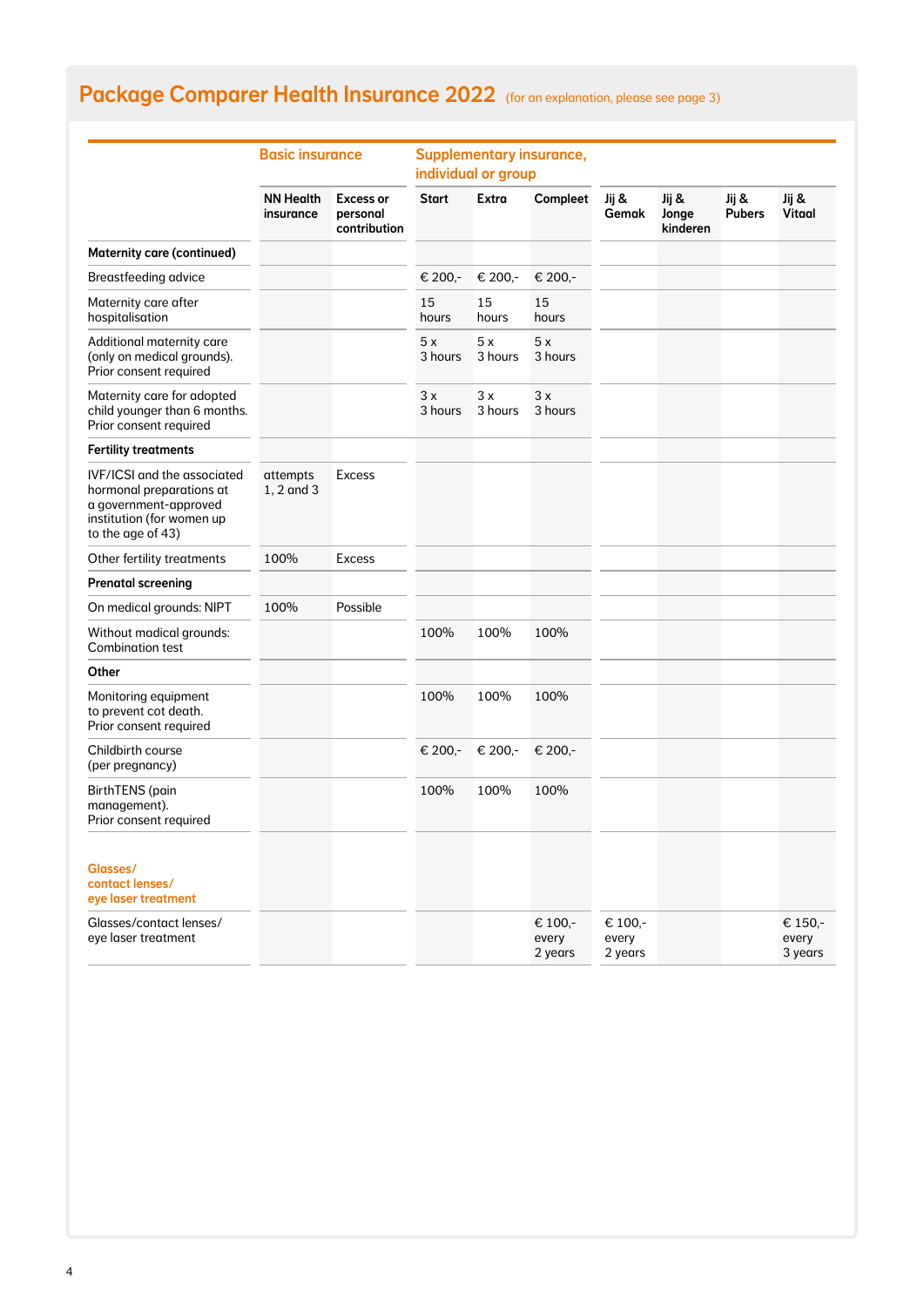|                                                                                         | <b>Basic insurance</b>                                       |                                                                                                                                                                                             |                              | <b>Supplementary insurance,</b><br>individual or group |                              |                                                                                           |                              |                              |                              |
|-----------------------------------------------------------------------------------------|--------------------------------------------------------------|---------------------------------------------------------------------------------------------------------------------------------------------------------------------------------------------|------------------------------|--------------------------------------------------------|------------------------------|-------------------------------------------------------------------------------------------|------------------------------|------------------------------|------------------------------|
|                                                                                         | <b>NN Health</b><br>insurance                                | <b>Excess or</b><br>personal<br>contribution                                                                                                                                                | <b>Start</b>                 | Extra                                                  | Compleet                     | Jij &<br>Gemak                                                                            | Jij &<br>Jonge<br>kinderen   | Jij &<br><b>Pubers</b>       | Jij &<br><b>Vitaal</b>       |
| <b>Abroad</b>                                                                           |                                                              |                                                                                                                                                                                             |                              |                                                        |                              |                                                                                           |                              |                              |                              |
| Area of coverage                                                                        |                                                              |                                                                                                                                                                                             | world                        | world                                                  | world                        | world                                                                                     | world                        | world                        | world                        |
| Non-emergency<br>assistance abroad.<br>Prior consent<br>required for<br>hospitalisation | 100% in<br>accordance<br>with Dutch<br>rate                  | <b>Excess</b>                                                                                                                                                                               |                              |                                                        |                              |                                                                                           |                              |                              |                              |
| Emergency<br>assistance abroad                                                          | 100% in<br>accordance<br>with Dutch<br>rate                  | <b>Excess</b>                                                                                                                                                                               | supple-<br>mented<br>to 100% | supple-<br>mented<br>to 100%                           | supple-<br>mented<br>to 100% | supple-<br>mented<br>to 100%                                                              | supple-<br>mented<br>to 100% | supple-<br>mented<br>to 100% | supple-<br>mented<br>to 100% |
| Helpline                                                                                |                                                              |                                                                                                                                                                                             |                              |                                                        |                              |                                                                                           |                              |                              |                              |
| • Travel by<br>physician                                                                |                                                              |                                                                                                                                                                                             | service                      | service                                                | service                      |                                                                                           |                              |                              |                              |
| Repatriation of<br>patients/injured<br>persons                                          |                                                              |                                                                                                                                                                                             | service                      | service                                                | service                      | service                                                                                   | service                      | service                      | service                      |
| Repatriation of<br>deceased                                                             |                                                              |                                                                                                                                                                                             |                              | € 6.000, $\in$ 6.000, $\in$ 6.000,                     |                              |                                                                                           |                              |                              |                              |
| Sending<br>medicines                                                                    |                                                              |                                                                                                                                                                                             | 100%                         | 100%                                                   | 100%                         |                                                                                           |                              |                              |                              |
| · Telecommunica-<br>tion costs                                                          |                                                              |                                                                                                                                                                                             | € 350,-                      | € 350,-                                                | € 350,-                      |                                                                                           |                              |                              |                              |
| Emergency dental<br>treatment from the<br>age of 18                                     |                                                              |                                                                                                                                                                                             | € 250,-                      | € 250,-                                                | € 250,-                      | € 275,-                                                                                   | € 275,-                      | € 275,-                      | € 275,-                      |
| Vaccinations for<br>travel abroad                                                       |                                                              |                                                                                                                                                                                             | € 250,-                      | € 250,-                                                | € 250,-                      | 100% for<br>malaria and<br>typhoid<br>tablets and<br>inoculation<br>(see condi-<br>tions) |                              |                              |                              |
| <b>Pharmaceutical</b><br>care                                                           |                                                              |                                                                                                                                                                                             |                              |                                                        |                              |                                                                                           |                              |                              |                              |
| Diet preparations<br>(for certain medical<br>conditions)                                | 100%                                                         | <b>Excess</b>                                                                                                                                                                               |                              |                                                        |                              |                                                                                           |                              |                              |                              |
| Drugs such as<br>antibiotics                                                            | in accord-<br>ance with<br>drug reim-<br>bursement<br>system | Excess.<br>Personal contri-<br>bution possible<br>(you will find the<br>maximum<br>reimbursement<br>and exceptional<br>personal contri-<br>bution in the<br>drug reimburse-<br>ment system) |                              |                                                        |                              |                                                                                           |                              |                              |                              |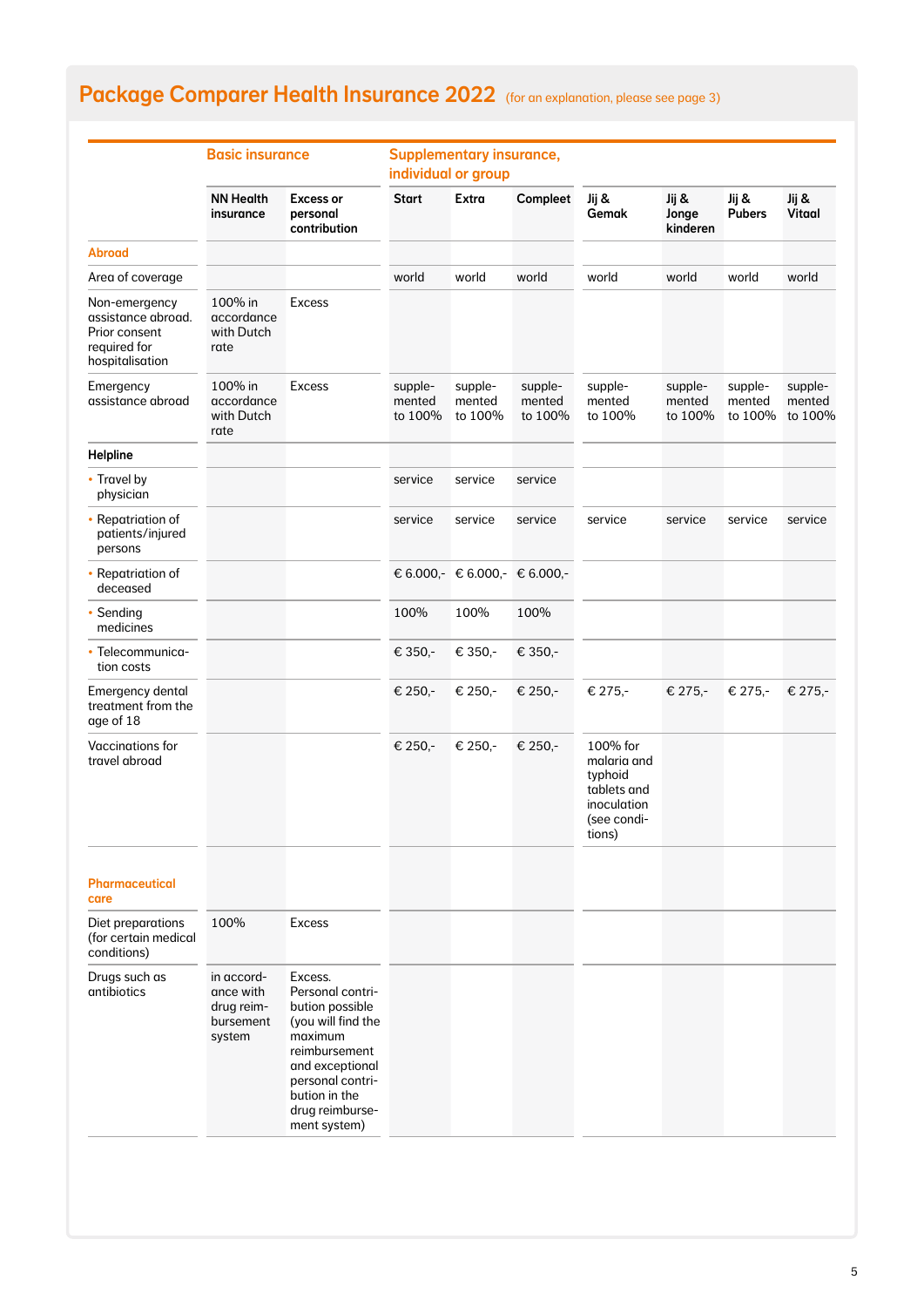|                                                                                                      | <b>Basic insurance</b>                                       |                                                                                                                                                                                               |                                      | <b>Supplementary insurance,</b><br>individual or group |                                      |                                      |                                      |                                      |                                      |
|------------------------------------------------------------------------------------------------------|--------------------------------------------------------------|-----------------------------------------------------------------------------------------------------------------------------------------------------------------------------------------------|--------------------------------------|--------------------------------------------------------|--------------------------------------|--------------------------------------|--------------------------------------|--------------------------------------|--------------------------------------|
|                                                                                                      | <b>NN Health</b><br>insurance                                | <b>Excess or</b><br>personal<br>contribution                                                                                                                                                  | <b>Start</b>                         | <b>Extra</b>                                           | Compleet                             | Jij &<br>Gemak                       | Jij &<br>Jonge<br>kinderen           | Jij &<br><b>Pubers</b>               | Jij &<br><b>Vitaal</b>               |
| <b>Pharmaceutical care</b><br>(continued)                                                            |                                                              |                                                                                                                                                                                               |                                      |                                                        |                                      |                                      |                                      |                                      |                                      |
| Contraceptives<br>(pill, coil, diaphragm)<br>up to the age of 21                                     | in accord-<br>ance with<br>drug reim-<br>bursement<br>system | Excess.<br>Personal<br>contribution<br>possible<br>(you will find<br>the maximum<br>reimbursement<br>and excep-<br>tional personal<br>contribution<br>in the drug<br>reimbursement<br>system) |                                      |                                                        |                                      |                                      |                                      |                                      |                                      |
| Contraceptives<br>(pill, coil, diaphragm)<br>from the age of 21                                      |                                                              |                                                                                                                                                                                               | € 200,-                              | € 200,-                                                | € 200,-                              | € 200,-                              | € 200,-                              | € 200,-                              |                                      |
| Compensation for<br>statutory personal<br>contribution under<br>drug reimbursement<br>system         |                                                              |                                                                                                                                                                                               |                                      |                                                        | € 150,-                              |                                      |                                      |                                      |                                      |
| Compensation for<br>statutory personal<br>contribution for con-<br>traception up to<br>the age of 21 |                                                              |                                                                                                                                                                                               | 100%                                 | 100%                                                   | 100%                                 |                                      |                                      |                                      |                                      |
| <b>Other medications</b>                                                                             |                                                              |                                                                                                                                                                                               |                                      |                                                        | € 150,-                              |                                      |                                      |                                      |                                      |
| Informal care                                                                                        |                                                              |                                                                                                                                                                                               |                                      |                                                        |                                      |                                      |                                      |                                      |                                      |
| Replacement<br>informal care                                                                         |                                                              |                                                                                                                                                                                               | 14 days<br>per year                  | 14 days<br>per year                                    | 14 days<br>per year                  | 14 days<br>per year                  | 14 days<br>per year                  | 14 days<br>per year                  | 14 days<br>per year                  |
| Course in informal<br>care                                                                           |                                                              |                                                                                                                                                                                               | single<br>pay-<br>ment of<br>€ 150,- | single<br>pay-<br>ment of<br>€ 150,-                   | single<br>pay-<br>ment of<br>€ 150,- | single<br>pay-<br>ment of<br>€ 150,- | single<br>pay-<br>ment of<br>€ 150,- | single<br>pay-<br>ment of<br>€ 150,- | single<br>pay-<br>ment of<br>€ 150,- |
| <b>External informal</b><br>care broker (once<br>during the term of<br>the policy)                   |                                                              |                                                                                                                                                                                               | 7 hours                              | 7 hours                                                | 7 hours                              | 7 hours                              | 7 hours                              | 7 hours                              | 7 hours                              |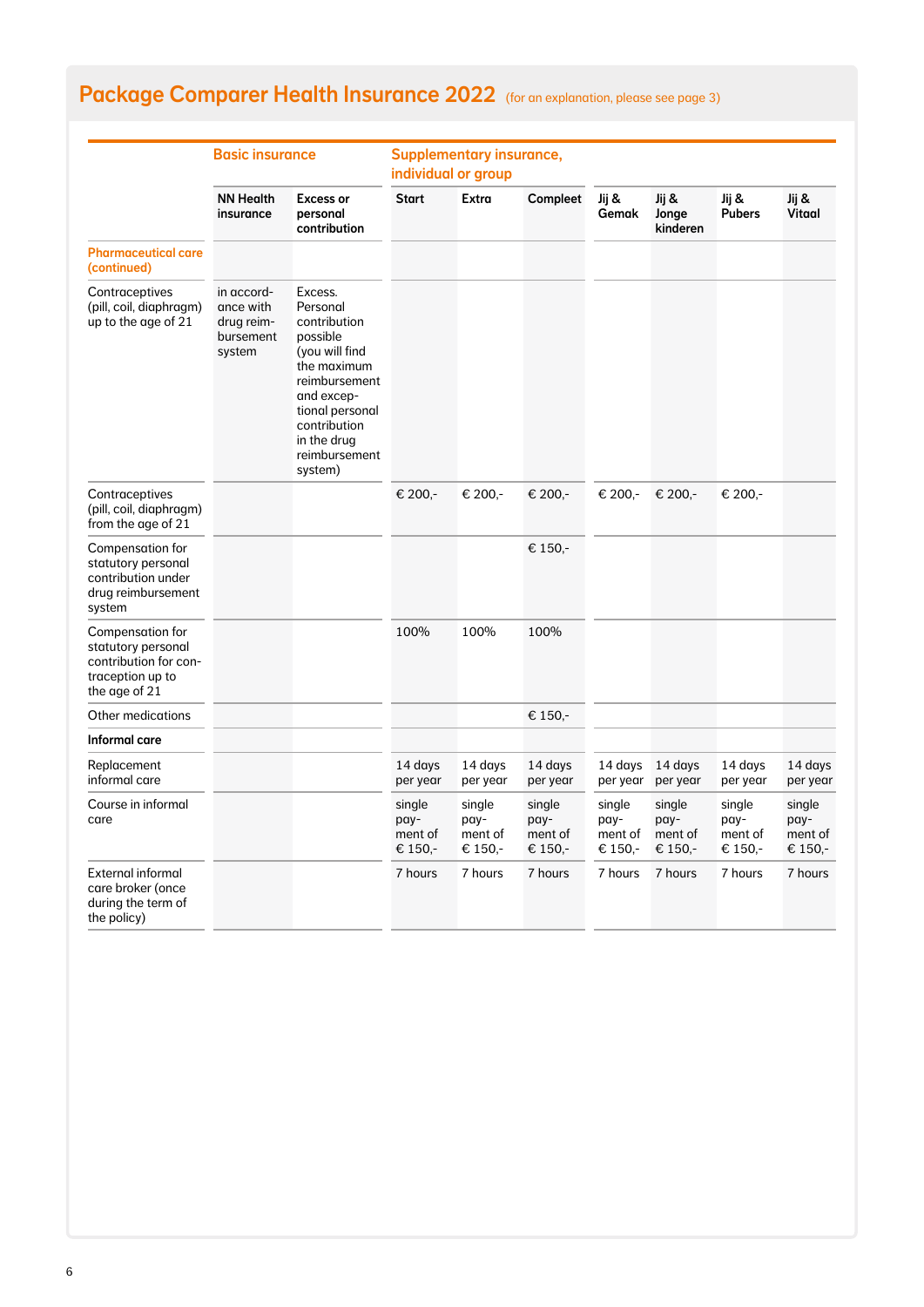|                                                                                                                                                                                            | <b>Basic insurance</b>        |                                              |                                                                                           | <b>Supplementary insurance,</b><br>individual or group                                    |                                                                                           |                |                                                                                           |                                                                                           |                        |
|--------------------------------------------------------------------------------------------------------------------------------------------------------------------------------------------|-------------------------------|----------------------------------------------|-------------------------------------------------------------------------------------------|-------------------------------------------------------------------------------------------|-------------------------------------------------------------------------------------------|----------------|-------------------------------------------------------------------------------------------|-------------------------------------------------------------------------------------------|------------------------|
|                                                                                                                                                                                            | <b>NN Health</b><br>insurance | <b>Excess or</b><br>personal<br>contribution | <b>Start</b>                                                                              | Extra                                                                                     | Compleet                                                                                  | Jij &<br>Gemak | Jij &<br>Jonge<br>kinderen                                                                | Jij &<br><b>Pubers</b>                                                                    | Jij &<br><b>Vitaal</b> |
| <b>Recovery, accommodation</b><br>and after-care                                                                                                                                           |                               |                                              |                                                                                           |                                                                                           |                                                                                           |                |                                                                                           |                                                                                           |                        |
| Convalescent homes.<br>Prior consent required                                                                                                                                              |                               |                                              | € 250,-                                                                                   | € 500,-                                                                                   | € 1.000,-                                                                                 |                |                                                                                           |                                                                                           |                        |
| Childcare during<br>hospitalisation.<br>Prior consent required                                                                                                                             |                               |                                              | € 200,-<br>per year<br>per fami-<br>ly from<br>the 10th<br>day of<br>hospitali-<br>sation | € 200,-<br>per year<br>per fami-<br>ly from<br>the 10th<br>day of<br>hospitali-<br>sation | € 200,-<br>per year<br>per fami-<br>ly from<br>the 10th<br>day of<br>hospitali-<br>sation |                | € 250,-<br>per year<br>per fami-<br>ly from<br>the 10th<br>day of<br>hospitali-<br>sation | € 250,-<br>per year<br>per fami-<br>ly from<br>the 10th<br>day of<br>hospitali-<br>sation |                        |
| Therapeutic (holiday) camp<br>for children (for certain<br>indications)                                                                                                                    |                               |                                              | € 200,-                                                                                   | € 200,-                                                                                   | € 200,-                                                                                   |                |                                                                                           |                                                                                           |                        |
| Accommodation allowance<br>(€ 75 per night) for conti-<br>nuous treatment without<br>admission (instead of<br>reimbursement patient<br>transport)                                          | 100%                          | Excess and<br>Personal<br>contribution       |                                                                                           |                                                                                           |                                                                                           |                |                                                                                           |                                                                                           |                        |
| Short-term stay in<br>healthcare institution<br>(for example, a health<br>clinic or nursing home)                                                                                          | 100%                          | <b>Excess</b>                                |                                                                                           |                                                                                           |                                                                                           |                |                                                                                           |                                                                                           |                        |
| <b>Accommodation costs</b><br>at the guest house rate<br>(for example, Ronald<br>McDonaldhuis)                                                                                             |                               |                                              | € 200,-                                                                                   | € 200,-                                                                                   | € 200,-                                                                                   |                | € 200,-                                                                                   | € 200,-                                                                                   | € 200,-                |
| Trauma processing<br>(work-related)                                                                                                                                                        |                               |                                              | 100%                                                                                      | 100%                                                                                      | 100%                                                                                      |                |                                                                                           |                                                                                           |                        |
| Assistance with recovery                                                                                                                                                                   | service                       |                                              |                                                                                           |                                                                                           |                                                                                           |                |                                                                                           |                                                                                           |                        |
| Nursing and personal care<br>(community nursing).<br>Prior consent required if<br>you are seeing a healthcare<br>provider with whom<br>Nationale-Nederlanden has<br>not made an agreement. | 100%                          |                                              |                                                                                           |                                                                                           |                                                                                           |                |                                                                                           |                                                                                           |                        |
| Nursing and care as a result<br>of medical care for children<br>up to 18 years                                                                                                             | 100%                          |                                              |                                                                                           |                                                                                           |                                                                                           |                |                                                                                           |                                                                                           |                        |
| <b>Hospice</b>                                                                                                                                                                             |                               |                                              |                                                                                           |                                                                                           |                                                                                           |                |                                                                                           |                                                                                           |                        |
| Personal contribution<br>hospice                                                                                                                                                           |                               |                                              |                                                                                           | € 500,-/<br>€ 30,-<br>per day                                                             | €1.000,-/<br>€ 30,-<br>per day                                                            |                |                                                                                           |                                                                                           |                        |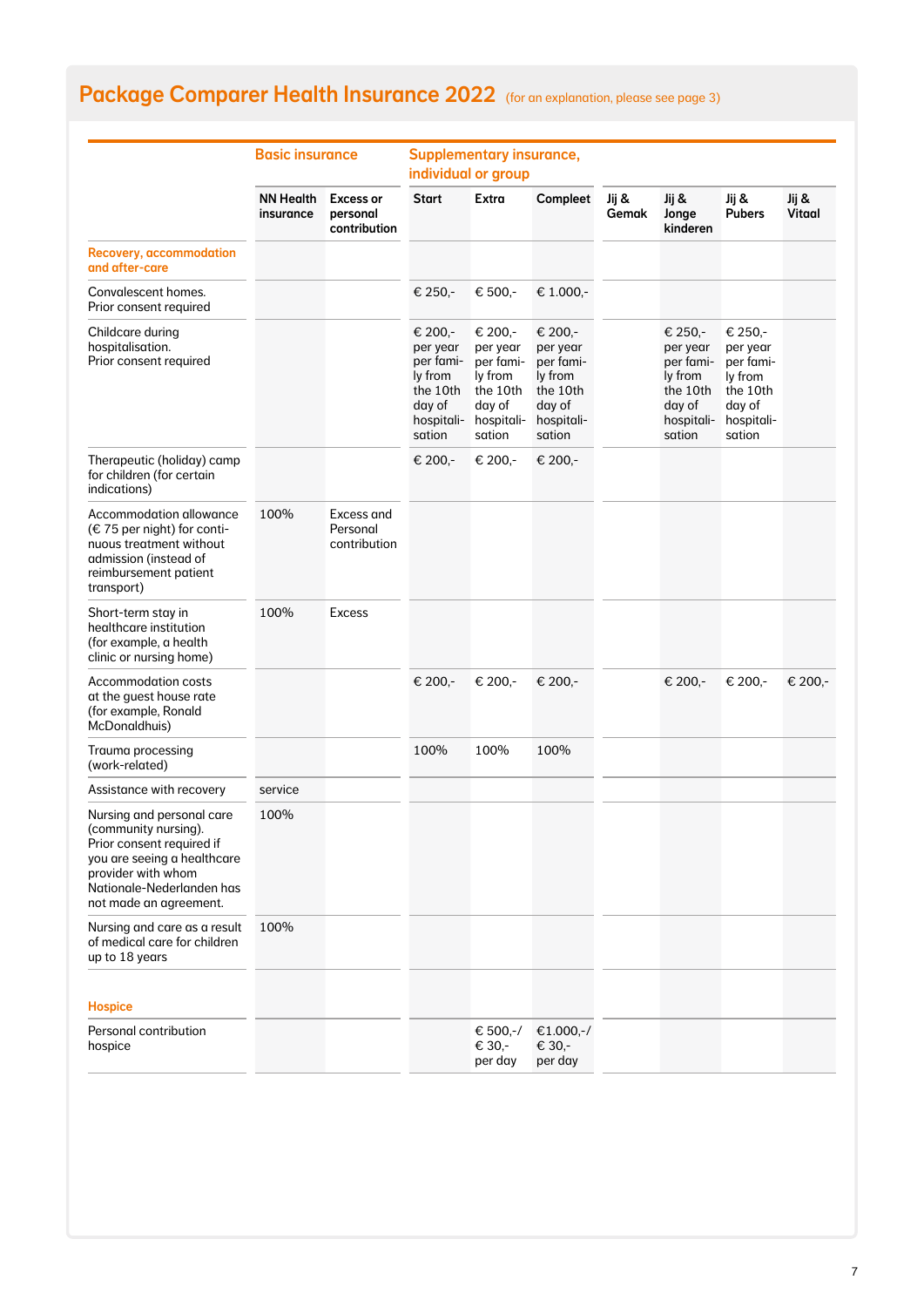|                                                                                                            | <b>Basic insurance</b>             |                                                                                                                                                                                                                                     |              | <b>Supplementary insurance,</b><br>individual or group |          |                |                            |                        |                        |
|------------------------------------------------------------------------------------------------------------|------------------------------------|-------------------------------------------------------------------------------------------------------------------------------------------------------------------------------------------------------------------------------------|--------------|--------------------------------------------------------|----------|----------------|----------------------------|------------------------|------------------------|
|                                                                                                            | <b>NN Health</b><br>insurance      | <b>Excess or</b><br>personal<br>contribution                                                                                                                                                                                        | <b>Start</b> | Extra                                                  | Compleet | Jij &<br>Gemak | Jij &<br>Jonge<br>kinderen | Jij &<br><b>Pubers</b> | Jij &<br><b>Vitaal</b> |
| <b>Skin therapy</b><br>(prescribed by a<br>physician)                                                      |                                    |                                                                                                                                                                                                                                     |              |                                                        |          |                |                            |                        |                        |
| Acne treatment                                                                                             |                                    |                                                                                                                                                                                                                                     | € 200,-      | € 200,-                                                | € 200,-  | € 230,-        |                            | € 250,-                |                        |
| Camouflage therapy<br>(once during the<br>term of the policy)                                              |                                    |                                                                                                                                                                                                                                     |              | € 100,-                                                | € 150,   |                |                            | € 250,-                |                        |
| Depilation or laser<br>treatment (facial/<br>neck hair removal)<br>(once during the<br>term of the policy) |                                    |                                                                                                                                                                                                                                     |              | € 500,-                                                | € 750,-  |                | € 250,-                    | € 250,-                | € 250,-                |
| <b>UVB</b> light therapy<br>equipment<br>(purchase or<br>rental costs). Prior<br>consent required          | 100%                               | <b>Excess</b>                                                                                                                                                                                                                       |              |                                                        |          |                |                            |                        |                        |
| <b>General practitioner</b>                                                                                |                                    |                                                                                                                                                                                                                                     |              |                                                        |          |                |                            |                        |                        |
| Care provided by<br>general practitioner                                                                   | 100%                               |                                                                                                                                                                                                                                     |              |                                                        |          |                |                            |                        |                        |
| Preventive foot care<br>for diabetic patients                                                              | 100%                               |                                                                                                                                                                                                                                     |              |                                                        |          |                |                            |                        |                        |
| Combined lifestyle<br>intervention (upward<br>of 18 years)                                                 | 100%                               |                                                                                                                                                                                                                                     |              |                                                        |          |                |                            |                        |                        |
| <b>Medical care aids</b>                                                                                   |                                    |                                                                                                                                                                                                                                     |              |                                                        |          |                |                            |                        |                        |
| Aids (such as wigs,<br>hearing aids)                                                                       | see Medical<br>Aids<br>Regulations | Excess, except<br>when on loan.<br>Personal con-<br>tribution possi-<br>ble (you will<br>find the maxi-<br>mum reim-<br>bursement and<br>the exceptional<br>personal con-<br>tribution in the<br><b>Medical Ads</b><br>Regulations. |              |                                                        |          |                |                            |                        |                        |
| Personal contribu-<br>tion medical aids<br>basic insurance                                                 |                                    |                                                                                                                                                                                                                                     |              | € 200,-                                                | € 500,-  |                | € 250,-                    | € 250,-                | € 250,-                |
| Head cover other<br>than a wig                                                                             |                                    |                                                                                                                                                                                                                                     |              | € 75,-                                                 | € 75,-   |                |                            |                        |                        |
| Personal alarms                                                                                            |                                    |                                                                                                                                                                                                                                     | € 100,-      | € 150,-                                                | € 200,-  |                |                            |                        |                        |
| Epilepsy alarm                                                                                             |                                    |                                                                                                                                                                                                                                     |              | 100%                                                   | 100%     |                |                            |                        |                        |
| Bed-wetting alarm<br>(purchase or rental<br>for up to 4 months)                                            |                                    |                                                                                                                                                                                                                                     | 100%         | 100%                                                   | 100%     |                |                            |                        |                        |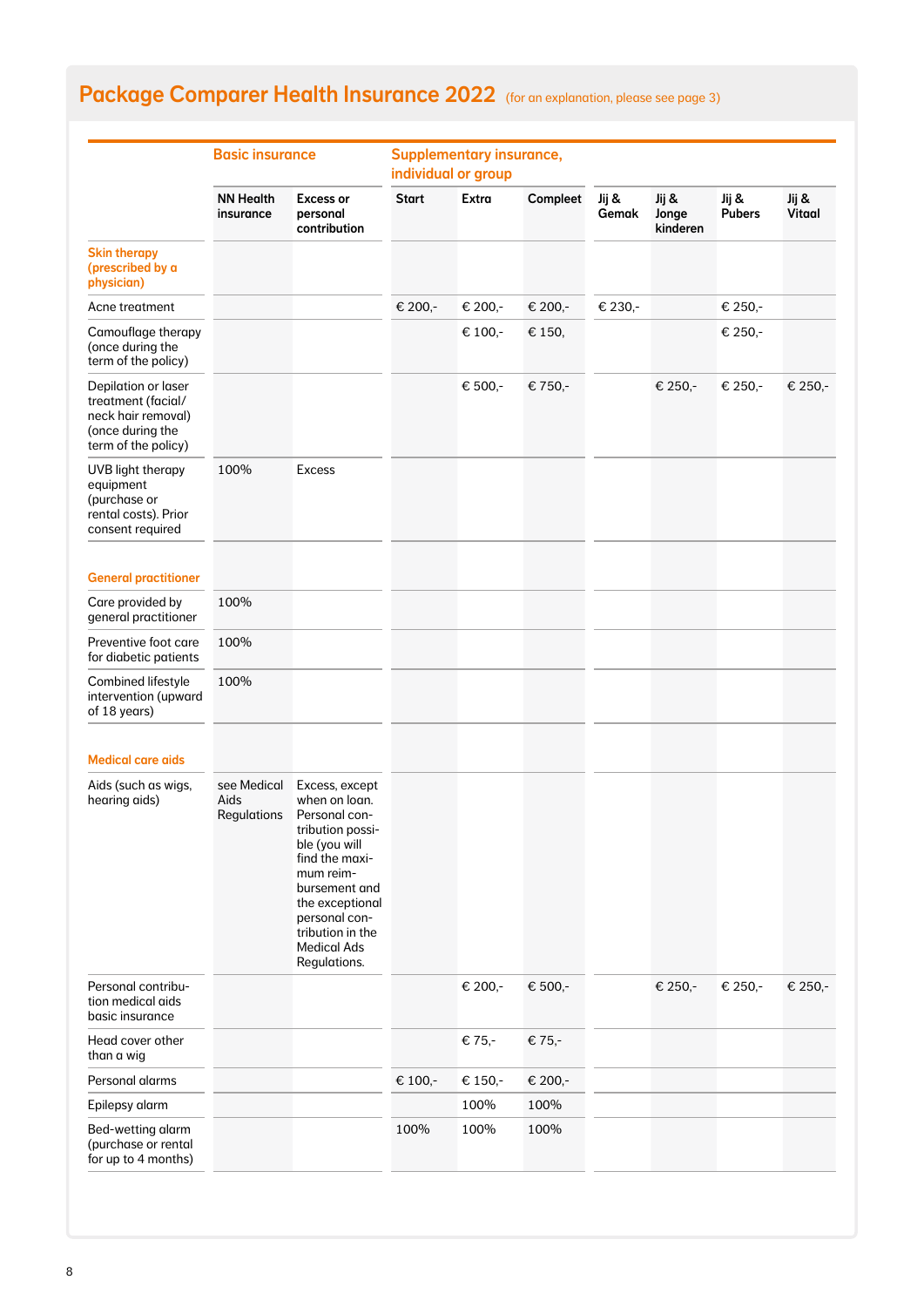|                                                                                    | <b>Basic insurance</b>        |                                              |              | <b>Supplementary insurance,</b><br>individual or group |           |                |                            |                        |                 |
|------------------------------------------------------------------------------------|-------------------------------|----------------------------------------------|--------------|--------------------------------------------------------|-----------|----------------|----------------------------|------------------------|-----------------|
|                                                                                    | <b>NN Health</b><br>insurance | <b>Excess or</b><br>personal<br>contribution | <b>Start</b> | <b>Extra</b>                                           | Compleet  | Jij &<br>Gemak | Jij &<br>Jonge<br>kinderen | Jij &<br><b>Pubers</b> | Jij &<br>Vitaal |
| <b>Medical care aids</b><br>(continued)                                            |                               |                                              |              |                                                        |           |                |                            |                        |                 |
| <b>Cranial helmets for</b><br>certain indications                                  |                               |                                              | 100%         | 100%                                                   | 100%      |                |                            |                        |                 |
| Support soles                                                                      |                               |                                              |              | € 100,-                                                | € 150,-   | € 60,-         |                            |                        |                 |
| Therapeutic sport<br>braces                                                        |                               |                                              | € 150,-      | € 150,-                                                | € 150,-   |                |                            |                        |                 |
| Modified lingerie<br>after a mastectomy<br>(once during the<br>term of the policy) |                               |                                              | € 90,-       | € 90,-                                                 | € 90,-    | € 90,-         |                            |                        |                 |
| <b>Medical specialist</b><br>care                                                  |                               |                                              |              |                                                        |           |                |                            |                        |                 |
| Thrombosis service                                                                 | 100%                          | <b>Excess</b>                                |              |                                                        |           |                |                            |                        |                 |
| Transplants<br>(organs/tissue)                                                     | 100%                          | <b>Excess</b>                                |              |                                                        |           |                |                            |                        |                 |
| Audiological care<br>(by an approved<br>audiological centre)                       | 100%                          | <b>Excess</b>                                |              |                                                        |           |                |                            |                        |                 |
| Genetic testing and<br>advice                                                      | 100%                          | <b>Excess</b>                                |              |                                                        |           |                |                            |                        |                 |
| Correction of the<br>position of the ears.<br>Prior consent<br>required            |                               |                                              |              |                                                        | 100%      |                |                            |                        |                 |
| Sterilisation for men                                                              |                               |                                              |              | € 400,-                                                | € 400,-   |                | € 400,-                    | € 400,-                |                 |
| Sterilisation for<br>women                                                         |                               |                                              |              | € 1.250,-                                              | € 1.250,- |                | € 1.250,-                  | € 1.250,-              |                 |
| Second opinion<br>from a doctor                                                    | 100%                          | <b>Excess</b>                                |              |                                                        |           |                |                            |                        |                 |
| Rehabilitation                                                                     | 100%                          | <b>Excess</b>                                |              |                                                        |           |                |                            |                        |                 |
| Surgical treatment<br>for snoring                                                  |                               |                                              |              |                                                        | 100%      |                |                            |                        |                 |
| Machine-assisted<br>breathing                                                      | 100%                          | Excess                                       |              |                                                        |           |                |                            |                        |                 |
| Cosmetic surgery<br>once per insurance<br>period. Prior consent<br>required        |                               |                                              |              |                                                        |           |                |                            |                        |                 |
| Help during the<br>treatment of children<br>with cancer (SKION)                    | 100%                          | <b>Excess</b>                                |              |                                                        |           |                |                            |                        |                 |
| Specialist geriatric<br>medicine                                                   | 100%                          | <b>Excess</b>                                |              |                                                        |           |                |                            |                        |                 |
| Mentally disabled<br>doctor                                                        | 100%                          | <b>Excess</b>                                |              |                                                        |           |                |                            |                        |                 |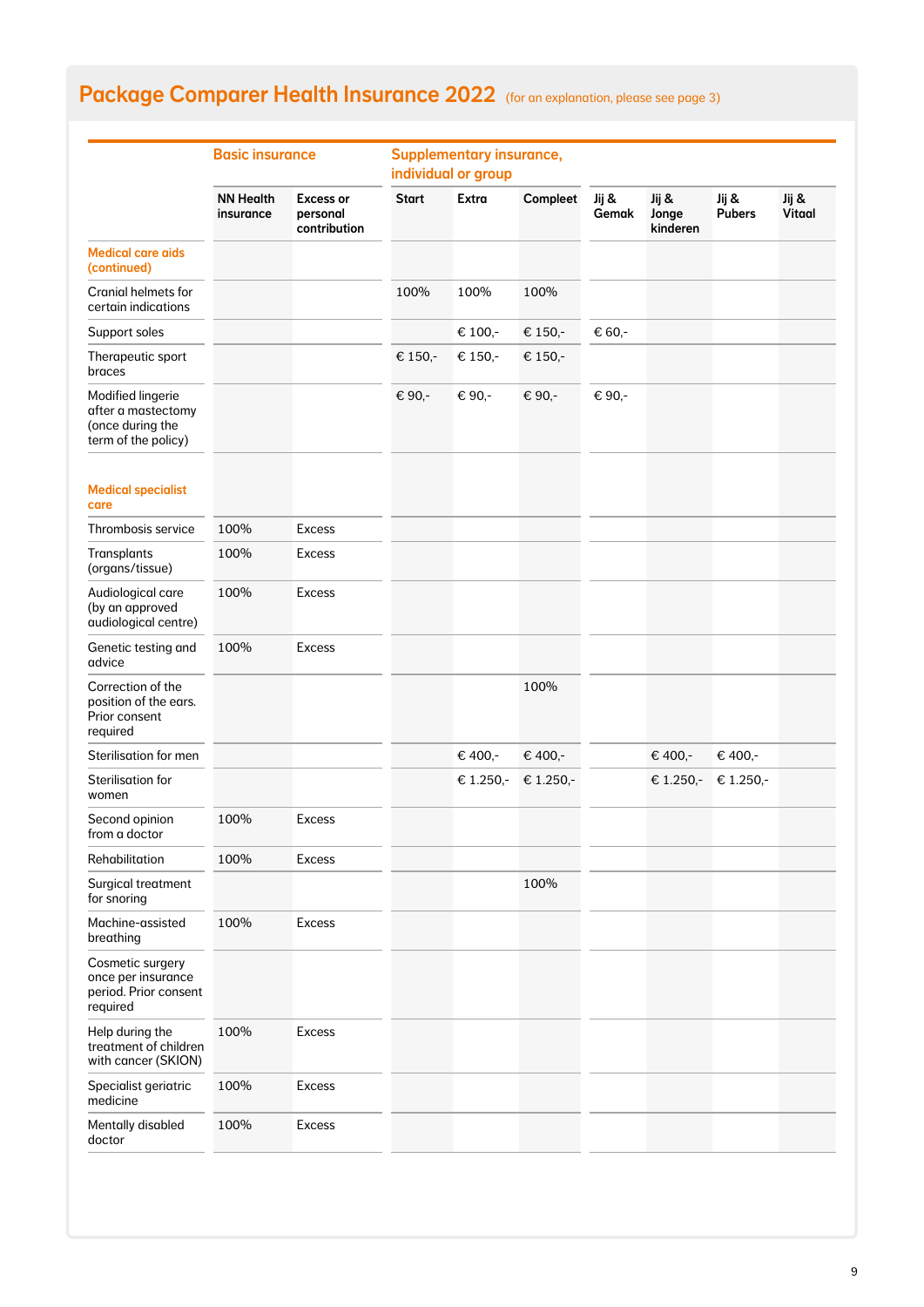|                                                                                                                                                                                                          | <b>Basic insurance</b>        |                                                                        | individual or group | <b>Supplementary insurance,</b> |                                       |                                                                 |                                                                  |                                                                  |                                                                  |
|----------------------------------------------------------------------------------------------------------------------------------------------------------------------------------------------------------|-------------------------------|------------------------------------------------------------------------|---------------------|---------------------------------|---------------------------------------|-----------------------------------------------------------------|------------------------------------------------------------------|------------------------------------------------------------------|------------------------------------------------------------------|
|                                                                                                                                                                                                          | <b>NN Health</b><br>insurance | <b>Excess or</b><br>personal<br>contribution                           | <b>Start</b>        | <b>Extra</b>                    | Compleet                              | Jij &<br>Gemak                                                  | Jij &<br>Jonge<br>kinderen                                       | Jij &<br><b>Pubers</b>                                           | Jij & Vitaal                                                     |
| <b>Dental care</b>                                                                                                                                                                                       |                               |                                                                        |                     |                                 |                                       |                                                                 |                                                                  |                                                                  |                                                                  |
| Accident coverage<br>oral care                                                                                                                                                                           |                               |                                                                        |                     |                                 | € 10.000, $\in$ 10.000, $\in$ 10.000, |                                                                 |                                                                  |                                                                  | € 10.000, $\in$ 10.000, $\in$ 10.000, $\in$ 10.000,              |
| Dental care up to<br>the age of 18                                                                                                                                                                       |                               |                                                                        |                     |                                 |                                       |                                                                 |                                                                  |                                                                  |                                                                  |
| Check-up (possibly<br>several times a year<br>on an indication<br>from the dentist)                                                                                                                      | $1x$ per<br>year              |                                                                        |                     |                                 |                                       |                                                                 |                                                                  |                                                                  |                                                                  |
| Fluoride treatment                                                                                                                                                                                       | 2x per<br>year                |                                                                        |                     |                                 |                                       |                                                                 |                                                                  |                                                                  |                                                                  |
| Other dental care.<br>With the exception<br>of crowns, bridges,<br>implants, bleaching<br>of teeth and ortho-<br>dontics                                                                                 | 100%                          |                                                                        |                     |                                 |                                       |                                                                 |                                                                  |                                                                  |                                                                  |
| Crowns and bridges                                                                                                                                                                                       |                               |                                                                        | € 500,-             | € 500,-                         | € 500,-                               |                                                                 |                                                                  |                                                                  |                                                                  |
| Dental care from<br>the age of 18                                                                                                                                                                        |                               |                                                                        |                     |                                 |                                       |                                                                 |                                                                  |                                                                  |                                                                  |
|                                                                                                                                                                                                          |                               |                                                                        |                     |                                 |                                       | 75%<br>up to<br>€ 250,-<br>for<br>following<br>care<br>together | 100%<br>up to<br>€ 250,-<br>for<br>following<br>care<br>together | 100%<br>up to<br>€ 250,-<br>for<br>following<br>care<br>together | 100%<br>up to<br>€ 350,-<br>for<br>following<br>care<br>together |
| Replacement of<br>incisors or eveteeth<br>(up to the age of 22,<br>if permanent<br>incisors or eyeteeth<br>have not appeared<br>or if they are<br>missing due to an<br>accident before the<br>age of 18) | 100%                          | <b>Excess</b>                                                          |                     |                                 |                                       |                                                                 |                                                                  |                                                                  |                                                                  |
| 1st and 2nd<br>preventive<br>check-ups                                                                                                                                                                   |                               |                                                                        |                     |                                 |                                       | 75%                                                             | 100%                                                             | 100%                                                             | 100%                                                             |
| Other dental care                                                                                                                                                                                        |                               |                                                                        |                     |                                 |                                       | 75%                                                             | 100%                                                             | 100%                                                             | 100%                                                             |
| Partial prosthesis or<br>frame prosthesis                                                                                                                                                                |                               |                                                                        |                     |                                 |                                       | 75%                                                             | 100%                                                             | 100%                                                             | 100%                                                             |
| Crowns and bridges                                                                                                                                                                                       |                               |                                                                        |                     |                                 |                                       | 75%                                                             | 100%                                                             | 100%                                                             | 100%                                                             |
| Complete dentures<br>(upper and/or<br>lower)                                                                                                                                                             | 75%,<br>1x per<br>5 years     | Excess.<br>Personal<br>contribution<br>25%                             |                     |                                 |                                       |                                                                 |                                                                  |                                                                  |                                                                  |
| Repairs and<br>rebasing (filling)<br>complete dentures<br>(upper and/or<br>lower)                                                                                                                        | 100%                          | <b>Excess</b><br>Personal<br>contribution<br>10% of the<br>total costs |                     |                                 |                                       |                                                                 |                                                                  |                                                                  |                                                                  |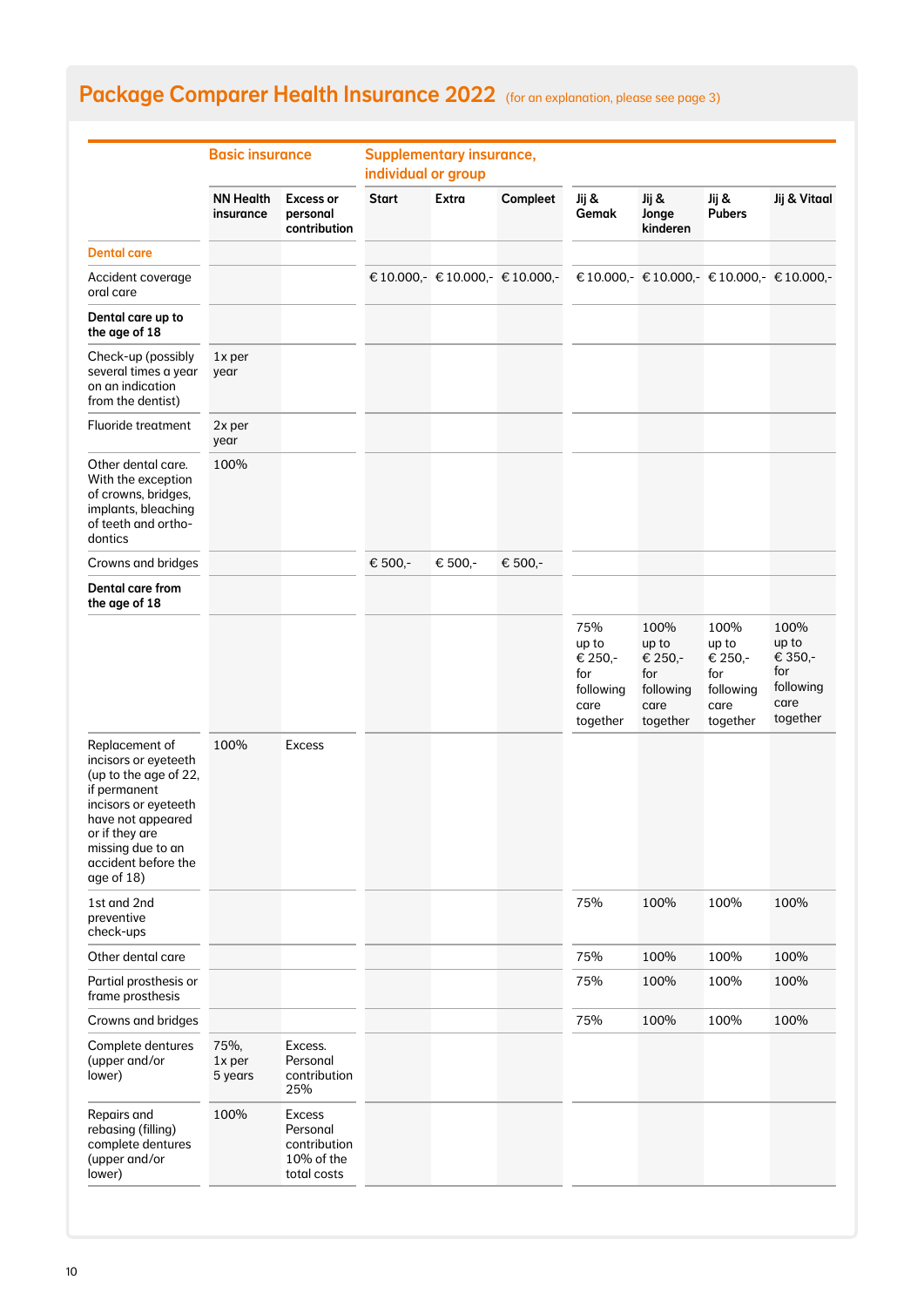|                                                                                                     | <b>Basic insurance</b>        |                                                                             |              | <b>Supplementary insurance,</b><br>individual or group                 |                                                                    |                                                                   |                                                                    |                                                                    |                                                                    |
|-----------------------------------------------------------------------------------------------------|-------------------------------|-----------------------------------------------------------------------------|--------------|------------------------------------------------------------------------|--------------------------------------------------------------------|-------------------------------------------------------------------|--------------------------------------------------------------------|--------------------------------------------------------------------|--------------------------------------------------------------------|
|                                                                                                     | <b>NN Health</b><br>insurance | <b>Excess or</b><br>personal<br>contribution                                | <b>Start</b> | Extra                                                                  | Compleet                                                           | Jij &<br>Gemak                                                    | Jij &<br>Jonge<br>kinderen                                         | Jij &<br><b>Pubers</b>                                             | Jij & Vitaal                                                       |
| <b>Dental care from</b><br>the age of 18<br>(continued)                                             |                               |                                                                             |              |                                                                        |                                                                    |                                                                   |                                                                    |                                                                    |                                                                    |
| Compensation<br>for personal<br>contribution<br>complete dentures<br>(upper and/or<br>lower)        |                               |                                                                             | € 200,       | € 200,                                                                 | € 200,                                                             | 75%<br>of the<br>personal<br>contribu-<br>tion basic<br>insurance | 100%<br>of the<br>personal<br>contribu-<br>tion basic<br>insurance | 100%<br>of the<br>personal<br>contribu-<br>tion basic<br>insurance | 100%<br>of the<br>personal<br>contribu-<br>tion basic<br>insurance |
| Dental care in<br>exceptional cases                                                                 |                               |                                                                             |              |                                                                        |                                                                    |                                                                   |                                                                    |                                                                    |                                                                    |
| For certain indica-<br>tions/disabilities.<br>Prior consent<br>required                             | 100%                          | <b>Excess</b>                                                               |              |                                                                        |                                                                    |                                                                   |                                                                    |                                                                    |                                                                    |
| <b>Orthodontics</b>                                                                                 |                               |                                                                             |              |                                                                        |                                                                    |                                                                   |                                                                    |                                                                    |                                                                    |
| Orthodontics up<br>to the age of 18                                                                 |                               |                                                                             |              | $80\%$ /<br>€ 1.000,-<br>(once<br>during the<br>term of the<br>policy) | 80%/<br>€ 1.750,-<br>(once<br>during the<br>term of the<br>policy) |                                                                   |                                                                    | 33% of<br>the bill<br>annually                                     |                                                                    |
| Orthodontics in<br>exceptional cases<br>(for certain indica-<br>tions). Prior con-<br>sent required | 100%                          | <b>Excess</b>                                                               |              |                                                                        |                                                                    |                                                                   |                                                                    |                                                                    |                                                                    |
| Implants (for cer-<br>tain indications).<br><b>Prior consent</b><br>required                        |                               |                                                                             |              |                                                                        |                                                                    |                                                                   |                                                                    |                                                                    |                                                                    |
| Reimbursement<br>dentist and oral<br>surgeon                                                        | 100%                          | <b>Excess</b>                                                               |              |                                                                        |                                                                    |                                                                   |                                                                    |                                                                    |                                                                    |
| Additional<br>outpatient clinic<br>and clinic costs<br>(hospital)                                   | 100%                          | <b>Excess</b>                                                               |              |                                                                        |                                                                    |                                                                   |                                                                    |                                                                    |                                                                    |
| Lower denture on<br>implant                                                                         | 100%                          | Excess.<br>Personal<br>contribution<br>$10\%$ of the<br>complete<br>implant |              |                                                                        |                                                                    | 75%<br>of the<br>personal<br>contribu-<br>tion basic<br>insurance | 100%<br>of the<br>personal<br>contribu-<br>tion basic<br>insurance | 100%<br>of the<br>personal<br>contribu-<br>tion basic<br>insurance | 100%<br>of the<br>personal<br>contribu-<br>tion basic<br>insurance |
| Upper denture on<br>implant                                                                         | 100%                          | Excess.<br>Personal<br>contribution<br>8%<br>of the<br>complete<br>implant  |              |                                                                        |                                                                    | 75%<br>of the<br>personal<br>contribu-<br>tion basic<br>insurance | 100%<br>of the<br>personal<br>contribu-<br>tion basic<br>insurance | 100%<br>of the<br>personal<br>contribu-<br>tion basic<br>insurance | 100%<br>of the<br>personal<br>contribu-<br>tion basic<br>insurance |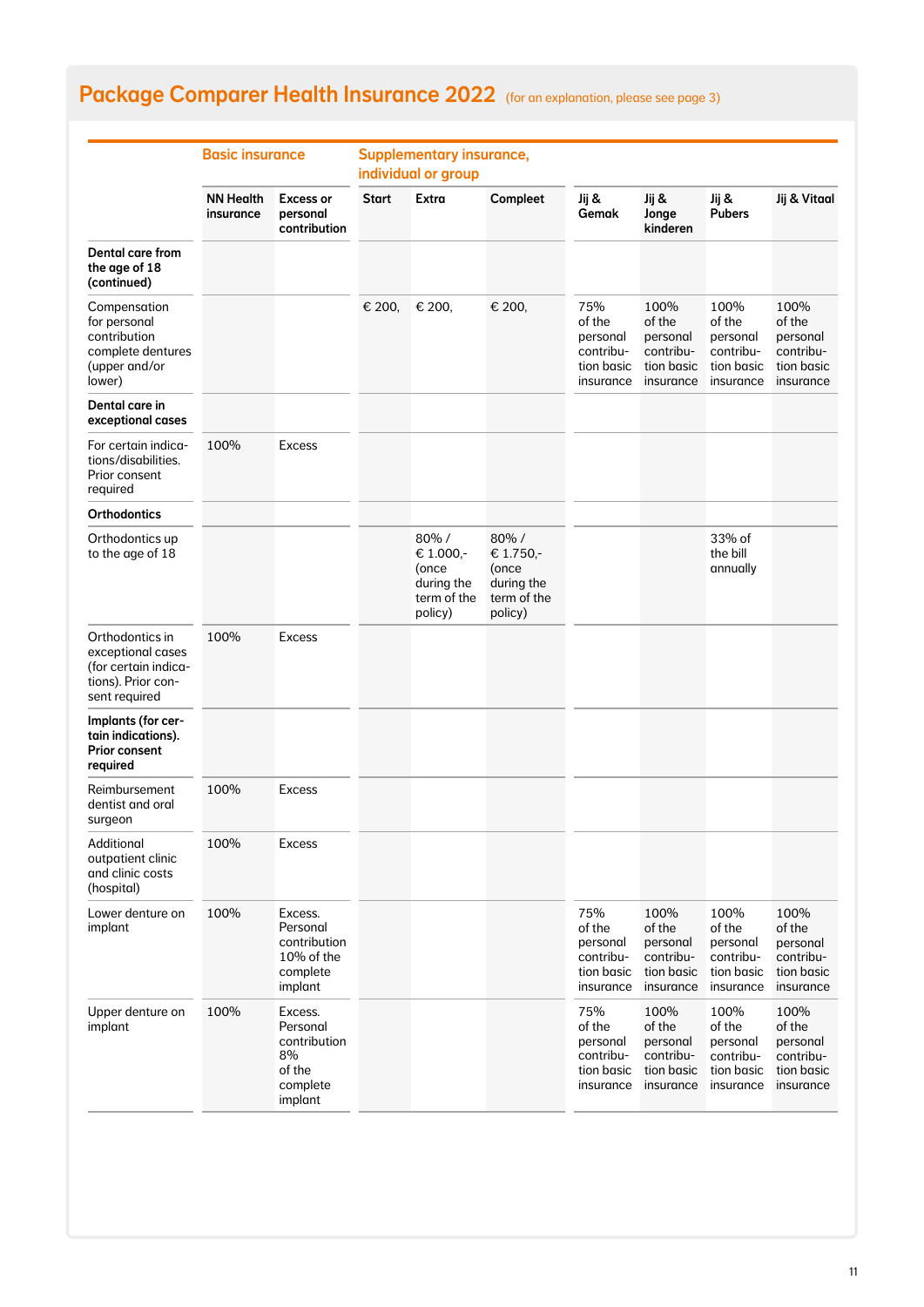|                                                                                                                                                                                                                       | <b>Basic insurance</b>                                                                 |                                              | individual or group |       | <b>Supplementary insurance,</b> |                |                            |                        |                        |
|-----------------------------------------------------------------------------------------------------------------------------------------------------------------------------------------------------------------------|----------------------------------------------------------------------------------------|----------------------------------------------|---------------------|-------|---------------------------------|----------------|----------------------------|------------------------|------------------------|
|                                                                                                                                                                                                                       | <b>NN Health</b><br>insurance                                                          | <b>Excess or</b><br>personal<br>contribution | <b>Start</b>        | Extra | Compleet                        | Jij &<br>Gemak | Jij &<br>Jonge<br>kinderen | Jij &<br><b>Pubers</b> | Jij &<br><b>Vitaal</b> |
| <b>Therapies</b>                                                                                                                                                                                                      |                                                                                        |                                              |                     |       |                                 |                |                            |                        |                        |
| Physiotherapy up to<br>the age of 18                                                                                                                                                                                  |                                                                                        |                                              |                     |       |                                 |                |                            |                        |                        |
| Physiotherapy and Cesar/<br>Mensendieck exercise<br>therapy, per indication.<br>Prior consent required if<br>you are seeing a healthcare<br>provider with whom<br>Nationale-Nederlanden has<br>not made an agreement. | maximum of 9<br>(if result is<br>inadequate,<br>maximum of 9<br>extra) treat-<br>ments |                                              |                     |       |                                 |                |                            |                        |                        |
| Physiotherapy for indications<br>that appear on the<br>government's list of<br>medical disorders. See<br>www.nn.nl/zorgverzekering.<br>Prior consent required                                                         | 100%                                                                                   |                                              |                     |       |                                 |                |                            |                        |                        |
| Physiotherapy from<br>the age of 18                                                                                                                                                                                   |                                                                                        |                                              |                     |       |                                 |                |                            |                        |                        |
| From the 21st treatment for<br>indications that appear on the<br>list of medical disorders. See<br>www.nn.nl/zorgverzekering.<br>Prior consent required                                                               | 100%                                                                                   | <b>Excess</b>                                |                     |       |                                 |                |                            |                        |                        |
| Physiotherapy for<br>osteoarthritis in the hip<br>and knee                                                                                                                                                            | 12 treatments                                                                          | <b>Excess</b>                                |                     |       |                                 |                |                            |                        |                        |
| Physiotherapy for stage 2<br>intermittent claudication<br>(Supervised Walking Therapy,<br>SWT)                                                                                                                        | 37 treatments                                                                          | Excess                                       |                     |       |                                 |                |                            |                        |                        |
| Pelvic therapy for urinary<br>incontinence)                                                                                                                                                                           | 9 treatments                                                                           | <b>Excess</b>                                |                     |       |                                 |                |                            |                        |                        |
| Exercise therapy for COPD<br>stadium II or higher (numbers<br>of treatments dependent of<br><b>GOLD</b> classification)                                                                                               |                                                                                        |                                              |                     |       |                                 |                |                            |                        |                        |
| • Class A - first year of<br>treatment                                                                                                                                                                                | 5 treatments                                                                           | <b>Excess</b>                                |                     |       |                                 |                |                            |                        |                        |
| • Class B1 - first year of<br>treatment                                                                                                                                                                               | 27 treatments                                                                          | Excess                                       |                     |       |                                 |                |                            |                        |                        |
| • Class B1 - from second year<br>of treatment                                                                                                                                                                         | 3 treatments                                                                           | Excess                                       |                     |       |                                 |                |                            |                        |                        |
| · Class B2, C en D - first year<br>of treatment                                                                                                                                                                       | 70 treatments                                                                          | Excess                                       |                     |       |                                 |                |                            |                        |                        |
| • Class B2, C en D - from<br>second year of treatment                                                                                                                                                                 | 52 treatments Excess                                                                   |                                              |                     |       |                                 |                |                            |                        |                        |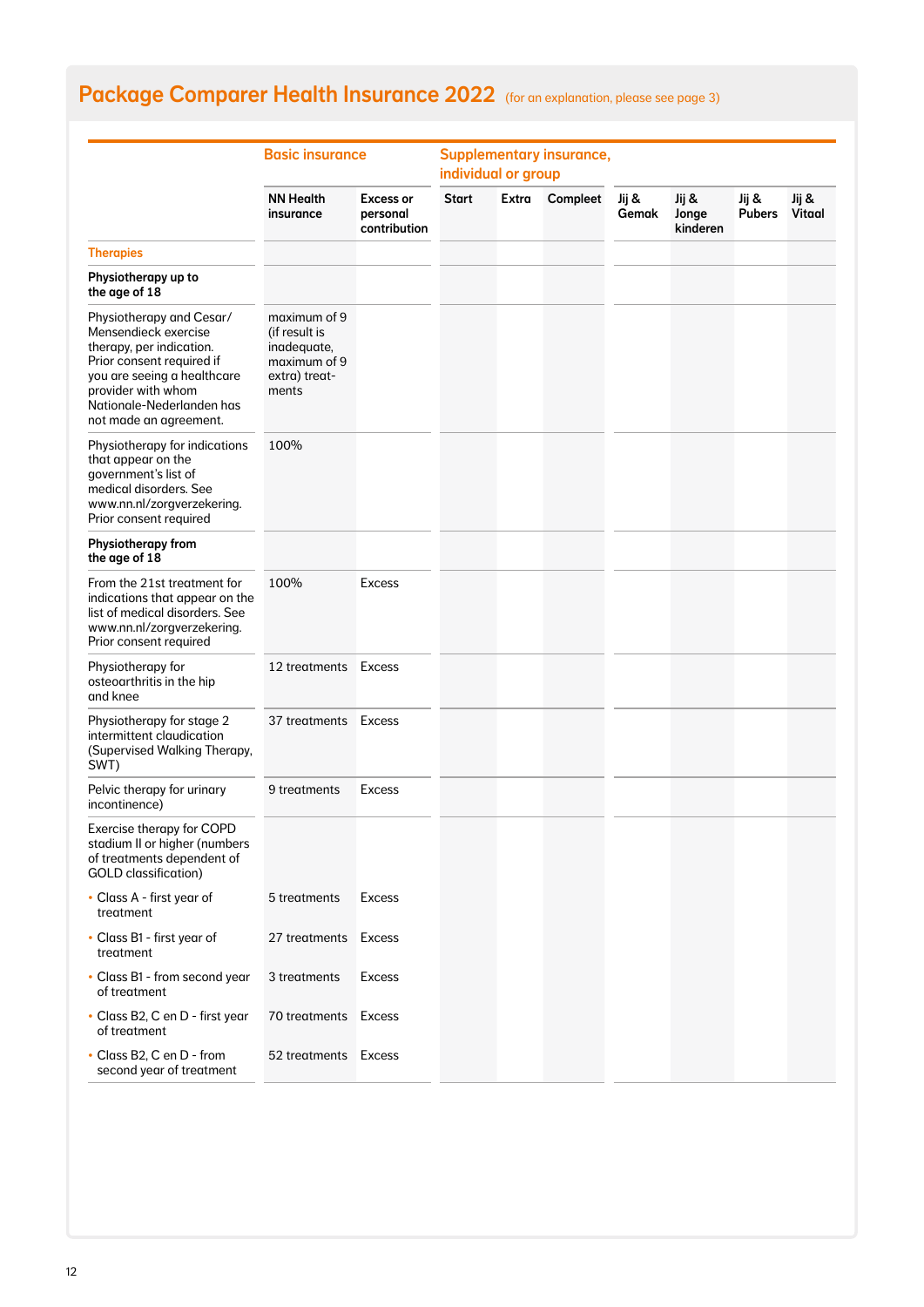|                                                                                                                                                                       | <b>Basic insurance</b>        |                                              |                      | individual or group  | <b>Supplementary insurance,</b> |                       |                                       |                        |                                               |
|-----------------------------------------------------------------------------------------------------------------------------------------------------------------------|-------------------------------|----------------------------------------------|----------------------|----------------------|---------------------------------|-----------------------|---------------------------------------|------------------------|-----------------------------------------------|
|                                                                                                                                                                       | <b>NN Health</b><br>insurance | <b>Excess or</b><br>personal<br>contribution | <b>Start</b>         | <b>Extra</b>         | Compleet                        | Jij &<br>Gemak        | Jij &<br>Jonge<br>kinderen            | Jij &<br><b>Pubers</b> | Jij &<br><b>Vitaal</b>                        |
| Physiotherapy for all ages                                                                                                                                            |                               |                                              |                      |                      |                                 |                       |                                       |                        |                                               |
| Physiotherapy and Cesar/<br>Mensendieck exercise<br>therapy                                                                                                           |                               |                                              | 6<br>treat-<br>ments | 9<br>treat-<br>ments | 24<br>treat-<br>ments           | 12<br>treat-<br>ments | 10<br>treat-<br>ments                 | 10<br>treat-<br>ments  | 10<br>treat-<br>ments                         |
| Screening physiotherapy                                                                                                                                               |                               |                                              | 100%                 | 100%                 | 100%                            | 100%                  | 100%                                  | 100%                   | 100%                                          |
| <b>Occupational therapy</b>                                                                                                                                           |                               |                                              |                      |                      |                                 |                       |                                       |                        |                                               |
| Occupational therapy                                                                                                                                                  | 10 hours                      | <b>Excess</b>                                |                      |                      |                                 |                       |                                       |                        |                                               |
| Occupational therapy up to<br>the age of 18, in addition to<br>the basic insurance coverage                                                                           |                               |                                              | 2 hours              | 2 hours              | 2 hours                         |                       |                                       |                        |                                               |
| Instruction and guidance for<br>carers of the insured persons<br>receiving occupational<br>therapy                                                                    |                               |                                              | 2 hours              | 2 hours              | 2 hours                         |                       |                                       |                        |                                               |
| Other                                                                                                                                                                 |                               |                                              |                      |                      |                                 |                       |                                       |                        |                                               |
| Speech and stutter therapy                                                                                                                                            | 100%                          | <b>Excess</b>                                |                      |                      |                                 |                       |                                       |                        |                                               |
| Sensory care for disabled<br>persons                                                                                                                                  | 100%                          | <b>Excess</b>                                |                      |                      |                                 |                       |                                       |                        |                                               |
| Foot treatment and advice in<br>the event of medical indica-<br>tion of rheumatoid arthritis or<br>severe vascular problems in<br>the legs. Prior consent<br>required |                               |                                              |                      | € 100,-              | € 150,-                         |                       |                                       |                        |                                               |
| Foot treatment in other situ-<br>ations (by chiropodist or<br>podiatrist, prescribed by a<br>physician)                                                               |                               |                                              |                      | € 100,-              | € 150,-                         | € 70,-                |                                       |                        |                                               |
| <b>Dietetics</b>                                                                                                                                                      | 3 hours                       | <b>Excess</b>                                |                      | € 100,-              | € 150,-                         |                       |                                       |                        |                                               |
| <b>Hydrotherapy for babies</b>                                                                                                                                        |                               |                                              |                      |                      |                                 |                       | € 150,-                               |                        |                                               |
| <b>Prevention</b>                                                                                                                                                     |                               |                                              |                      |                      |                                 |                       |                                       |                        |                                               |
| Stop smoking programme                                                                                                                                                | 100%                          |                                              |                      |                      |                                 |                       |                                       |                        |                                               |
| Programmes dealing with<br>symptoms of depression and<br>alcohol abuse                                                                                                | 100%                          | <b>Excess</b>                                |                      |                      |                                 |                       |                                       |                        |                                               |
| Flu shot, 1x per year                                                                                                                                                 |                               |                                              | 100%                 | 100%                 | 100%                            |                       |                                       |                        | 100%                                          |
| <b>Nutritional advice</b>                                                                                                                                             |                               |                                              | € 200,-              | € 200,-              | € 200,-                         |                       | € 200,-                               | € 200,-                | € 500,-<br>(as part<br>of vitality<br>budget) |
| First aid for toddlers                                                                                                                                                |                               |                                              |                      |                      |                                 |                       | 100%<br>once per<br>insured<br>person |                        |                                               |
| Kanjertraining                                                                                                                                                        |                               |                                              |                      |                      |                                 |                       |                                       | € 125,-                |                                               |
| Course/Webinar Health,<br>Sleep or Nutrition                                                                                                                          |                               |                                              |                      |                      |                                 |                       | € 150,-<br>for<br>1 online<br>module  |                        |                                               |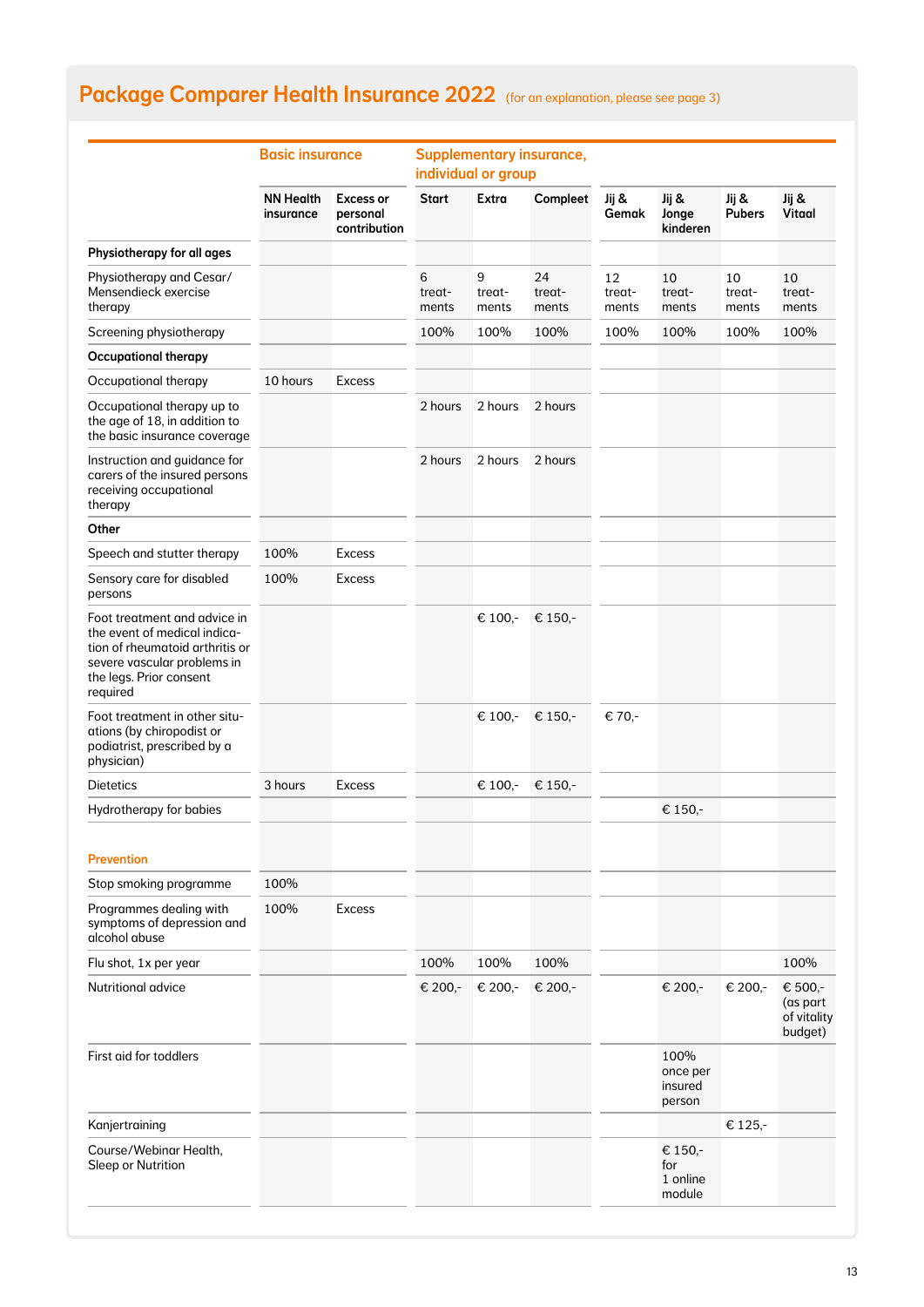|                                                                                                                                                                                                                                           |                               |                                              |              | individual or group |          |                |                                      |                                      |                                                                                                             |
|-------------------------------------------------------------------------------------------------------------------------------------------------------------------------------------------------------------------------------------------|-------------------------------|----------------------------------------------|--------------|---------------------|----------|----------------|--------------------------------------|--------------------------------------|-------------------------------------------------------------------------------------------------------------|
|                                                                                                                                                                                                                                           | <b>NN Health</b><br>insurance | <b>Excess or</b><br>personal<br>contribution | <b>Start</b> | Extra               | Compleet | Jij &<br>Gemak | Jij & Jonge<br>kinderen              | Jij &<br><b>Pubers</b>               | Jij & Vitaal                                                                                                |
| <b>Prevention (continued)</b>                                                                                                                                                                                                             |                               |                                              |              |                     |          |                |                                      |                                      |                                                                                                             |
| Vitality research                                                                                                                                                                                                                         |                               |                                              |              |                     |          |                |                                      |                                      | Online<br>questionnaire,<br>online<br>coaching<br>conversation<br>and physical<br>preventive<br>examination |
| Vitality budget                                                                                                                                                                                                                           |                               |                                              |              |                     |          |                |                                      |                                      | € 500,-<br>per year                                                                                         |
| <b>Psychological care</b>                                                                                                                                                                                                                 |                               |                                              |              |                     |          |                |                                      |                                      |                                                                                                             |
| <b>Basic mental health</b><br>care                                                                                                                                                                                                        |                               |                                              |              |                     |          |                |                                      |                                      |                                                                                                             |
| <b>Basic mental health</b><br>care (including<br>internet-based<br>treatment programme).<br>(Prior permission<br>required if you go<br>to a healthcare<br>provider which<br>Nationale-Nederlanden<br>has not made any<br>agreements with) | 100%                          | <b>Excess</b>                                |              |                     |          |                |                                      |                                      |                                                                                                             |
| <b>Specialised mental</b><br>health care                                                                                                                                                                                                  |                               |                                              |              |                     |          |                |                                      |                                      |                                                                                                             |
| Psychiatric help with<br>admission. (Prior<br>permission required if<br>you go to a healthcare<br>provider which<br>Nationale-Nederlanden<br>has not made any<br>agreements with)                                                         | 3 years                       | <b>Excess</b>                                |              |                     |          |                |                                      |                                      |                                                                                                             |
| Psychiatric help<br>without admission.<br>(Prior permission<br>required if you go<br>to a healthcare<br>provider which<br>Nationale-Nederlanden<br>has not made any<br>agreements with)                                                   | 100%                          | <b>Excess</b>                                |              |                     |          |                |                                      |                                      |                                                                                                             |
| Other                                                                                                                                                                                                                                     |                               |                                              |              |                     |          |                |                                      |                                      |                                                                                                             |
| Consultation on<br>menopause, pregnancy<br>or cancer (e.g. breast<br>cancer)                                                                                                                                                              |                               |                                              | € 200,-      | € 200,- € 200,-     |          |                |                                      |                                      | € 500,- (as<br>part of vitality<br>budget)                                                                  |
| Mindfulness training                                                                                                                                                                                                                      |                               |                                              |              |                     |          |                | € 150,-<br>for<br>1 online<br>course | € 150,-<br>for<br>1 online<br>course | € 150,-<br>for<br>1 online<br>course                                                                        |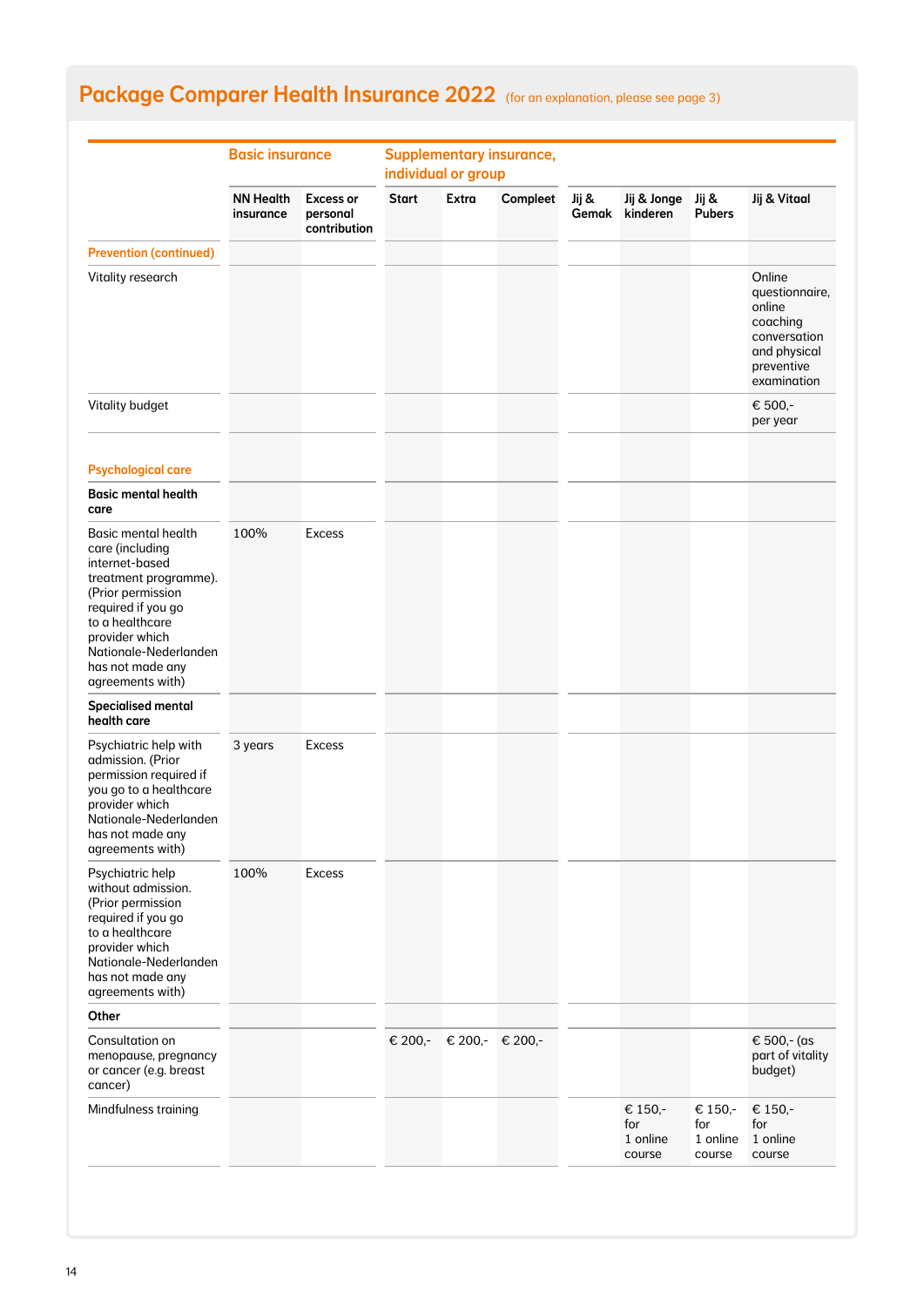|                                                                                                                                                                                            | <b>Basic insurance</b>        |                                              | <b>Supplementary insurance,</b><br>individual or group |                                                   |                                                 |                |                            |                        |                        |
|--------------------------------------------------------------------------------------------------------------------------------------------------------------------------------------------|-------------------------------|----------------------------------------------|--------------------------------------------------------|---------------------------------------------------|-------------------------------------------------|----------------|----------------------------|------------------------|------------------------|
|                                                                                                                                                                                            | <b>NN Health</b><br>insurance | <b>Excess or</b><br>personal<br>contribution | <b>Start</b>                                           | Extra                                             | Compleet                                        | Jij &<br>Gemak | Jij &<br>Jonge<br>kinderen | Jij &<br><b>Pubers</b> | Jij &<br><b>Vitaal</b> |
| <b>Transport</b>                                                                                                                                                                           |                               |                                              |                                                        |                                                   |                                                 |                |                            |                        |                        |
| Transport for organ donor                                                                                                                                                                  | 100%                          |                                              |                                                        |                                                   |                                                 |                |                            |                        |                        |
| Ambulance transport<br>service (one way)                                                                                                                                                   | max. 200<br>kilometer         | <b>Excess</b>                                |                                                        |                                                   |                                                 |                |                            |                        |                        |
| Patient transport* (one way)<br>in the following situations:                                                                                                                               | max. 200<br>kilometer         | Personal<br>contribution                     |                                                        |                                                   |                                                 |                |                            |                        |                        |
| • Personal car.<br>Prior consent required                                                                                                                                                  | € 0.32 per<br>kilometer       | <b>Excess</b>                                |                                                        |                                                   |                                                 |                |                            |                        |                        |
| • Public transport.<br>Prior consent required                                                                                                                                              | 100%                          | <b>Excess</b>                                |                                                        |                                                   |                                                 |                |                            |                        |                        |
| $\cdot$ Taxi.<br>Prior consent required                                                                                                                                                    | 100%                          | <b>Excess</b>                                |                                                        |                                                   |                                                 |                |                            |                        |                        |
| Personal contribution for<br>patient transport                                                                                                                                             |                               |                                              |                                                        | full                                              | full                                            |                |                            |                        |                        |
| Travel expenses of parents<br>(personal car or public<br>transport 2nd class).<br>Prior consent required                                                                                   |                               |                                              | € 200,-<br>$\epsilon$ 0.19<br>per km                   | € 200,-<br>$\epsilon$ 0.19<br>per km              | € 200,-<br>€ 0.19<br>per km                     |                |                            |                        |                        |
| Transport of patient by car<br>on top of the reimbursement<br>from your basic insurance                                                                                                    |                               |                                              |                                                        | € 0.19<br>per km                                  | € 0.19<br>per km                                |                |                            |                        |                        |
| Patient transport by taxi.<br>Prior consent required.<br>100% for contracted<br>healthcare, maximum rate<br>per kilometre for non-<br>contracted healthcare.                               |                               |                                              |                                                        | 100%                                              | 100%                                            |                |                            |                        |                        |
| Transport of patient by car or<br>public transport (2nd class)<br>(in connection with medical<br>specialist care) if you are not<br>entitled to reimbursement<br>under the basic insurance |                               |                                              |                                                        | € 0.19<br>per km<br>public<br>trans-<br>port full | € 0.19<br>per km<br>public<br>transport<br>full |                |                            |                        |                        |

\* Patient transport, only in the case of kidney dialysis treatments, radiotherapy treatments, chemotherapy treatments or oncological treatments with immunotherapy or geriatric rehabilitation. If you are blind or visually impaired or wheelchair-bound. In the case of a long-term illness or disorder, if you have a statement from your physician that you depend on transport.

With intensive child care for children up to the age of 18, transport to and from a nursing day care center. If you, as an elderly person, cannot travel independently due to multiple problems. If you have a progressive degenerative neurological condition such as Parkinson's disease, Huntington's disease and MS. If you have a congenital brain injury. If you have an intellectual disability and are eighteen years of age or older.